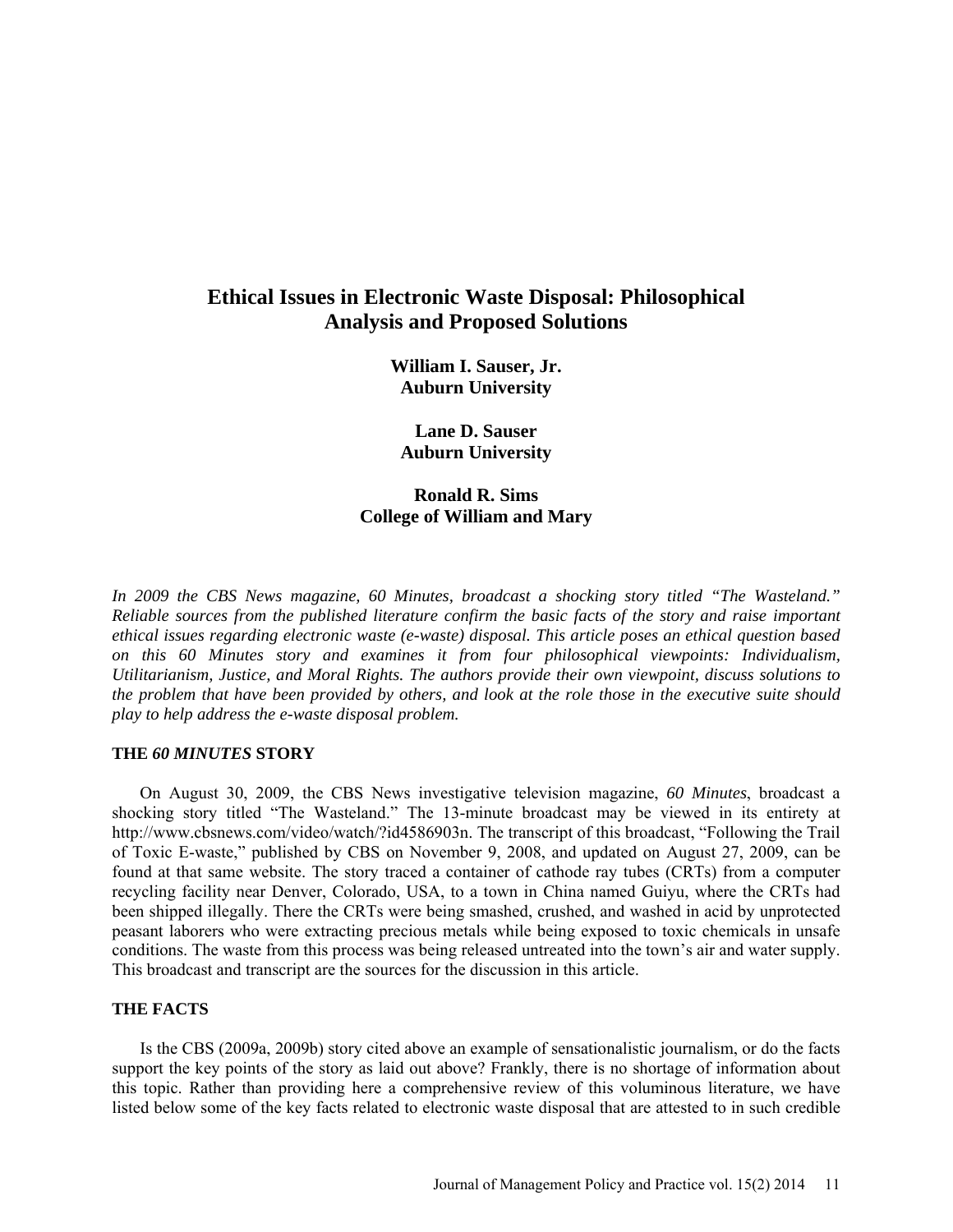sources as publications of the U.S. Environmental Protection Agency, the U.S. Government Accountability Office, and the Basel Convention on the Control of Transboundary Movements of Hazardous Wastes and their Disposal, as well as *National Geographic Magazine*, *Smithsonian*, *Environmental Impact Assessment Review*, and *Libraries and the Academy*. Here, then, are some key facts, quoted verbatim directly from these sources:

- "More than 40 years ago, Gordon Moore, co-founder of the computer chip maker Intel, observed that computer processing power roughly doubles every two years. An unstated corollary to 'Moore's Law' is that at any given time, all the machines considered state-of-the-art are simultaneously on the verge of obsolescence." (Carroll, 2008, p. 1)
- "The electronic industry generates nearly \$2 billion a year, and it's no small wonder. Americans own nearly 3 billion electronic products. For each new product that comes along, one or more becomes obsolete. Consequently, we're storing or discarding older electronic products faster than ever…. In 2005, the Environmental Protection Agency…estimates that between 26-37 million computers became obsolete…with about two-thirds of those still in working order…" (U.S. Environmental Protection Agency, 2008, p. 1)
- "Data indicates that a large majority of CRT monitors and TVs (61 percent) that were collected for recycling are exported for the purpose of producing remanufactured or refurbished TVs and CRT monitors…. Industry experts…report that about 30% of the material destined for remanufacturing abroad is not technically suitable for remanufacturing and has to be recycled or disposed. The recycling or disposal of unsuitable units occurs abroad." (U.S. Environmental Protection Agency, 2008, p. 11)
- "Disposing of e-waste in the United States is problematic because we do not have sufficient facilities or technologies currently in place to properly recycle or dispose of this material—but neither do most developing nations. Poor people and people of color experience the ramifications of improper e-waste disposal more than others because they have fewer resources and are correctly perceived as being less capable of resisting such violations." (Zazzau, 2006, pp. 103-104)
- "A PC may contain up to 4 g of gold and other valuable materials that can be recovered at a profit, particularly if the work is done in low-income countries. However, a PC also contains toxic substances such as lead, mercury, arsenic, cadmium, selenium, and hexavalent chromium." (Hilty, 2005, p. 431)
- "There are highly toxic substances in e-waste such as cadmium, mercury, and lead…. However, ewaste also contains valuable substances such as gold and copper. Recovering these metals from ewaste has become a profitable business, resulting in global, transboundary trade in e-waste. Countries such as China and India face a rapidly increasing amount of e-waste, both from domestic generation and illegal imports. For emerging economies, these material flows from waste imports not only offer a business opportunity, but also satisfy the demand for cheap second-hand electrical and electronic equipment. In addition, the lack of national regulation and/or lax enforcement of existing laws are promoting the growth of a semi-formal or informal economy in industrializing countries. An entire new economic sector is evolving around trading, repairing and recovering materials from redundant electronic devices. While it is a source of livelihood for the urban and rural poor, it often causes severe risks to humans and the local environment. Most of the participants in this sector are not aware of the risks, do not know of better practices, or have no access to investment capital to finance profitable improvements." (Widmer, Oswald-Krapf, Sinha-Khetriwal, Schnellmann, & Boni, 2005, p. 438)
- "The most prominent example of an international initiative stemming against this…is the 1989 Basel Convention…. The convention puts an onus on exporting countries to ensure that hazardous wastes are managed in an environmentally sound manner in the country of import. Apart from Afghanistan, Haiti, and the United States of America all 164 signatory countries have ratified the convention…." (Widmer et al., 2005, p. 438)
- "Because hazardous wastes pose such a potential threat to human health and the environment, one of the guiding principles of the Basel Convention is that, in order to minimize the threat, hazardous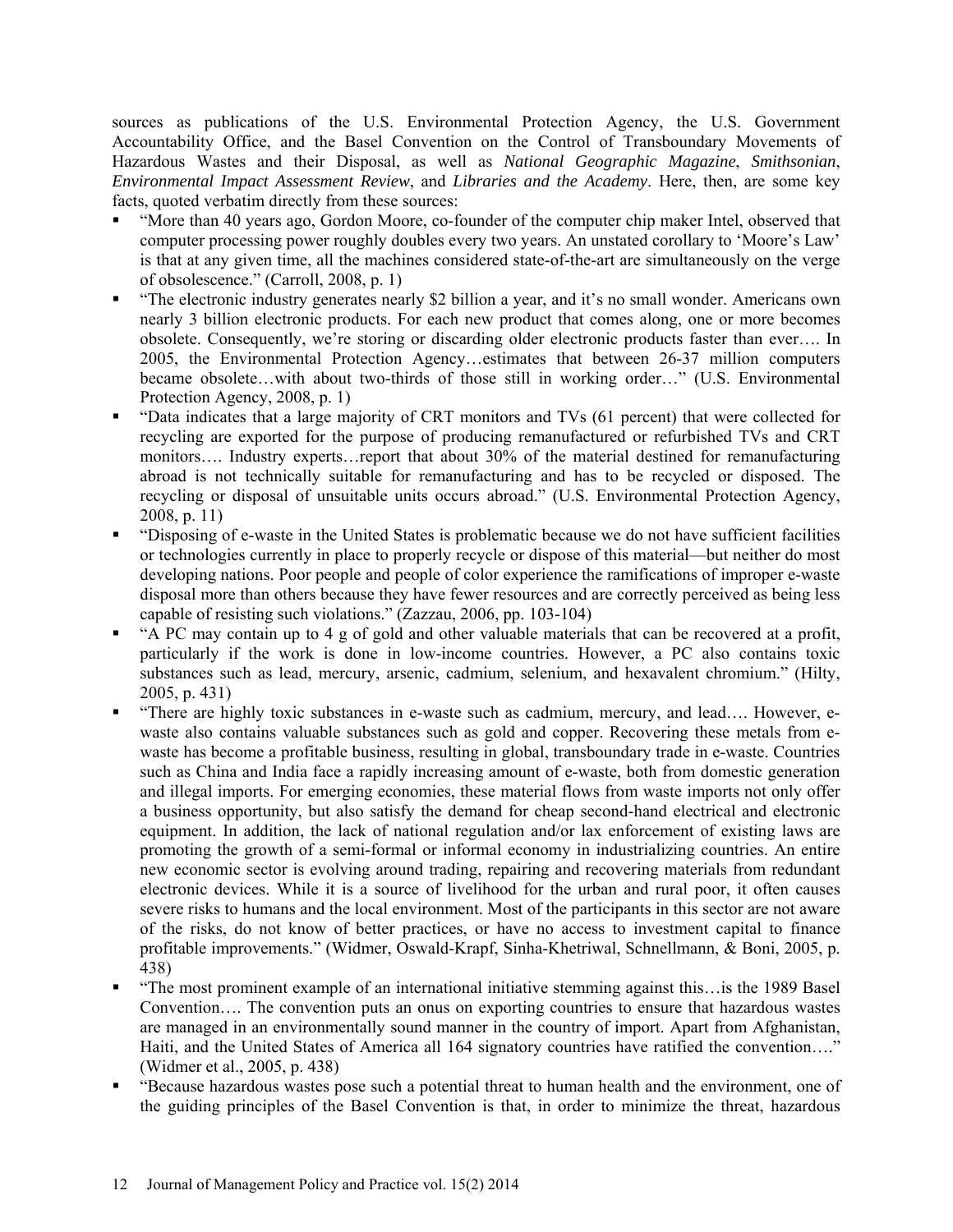wastes should be dealt with as close to where they are produced as possible. Therefore, under the Convention, transboundary movements of hazardous wastes…can take place only upon prior written notification by the State of export to the competent authorities of the States of import or transit (if appropriate). Each shipment of hazardous waste…must be accompanied by a movement document from the point at which a transboundary movement begins to the point of disposal. Hazardous waste shipments made without such documents are illegal." (Basel Convention, 2010, p. 1)

- "Guiyu is an established [e-waste] recycling centre, made up of many small-scale enterprises. Investigations…indicated that the growth of this industry has led to serious environmental and health impacts in the area…. The potentially hazardous recycling practices witnessed in Guiyu included the manual and unprotected removal of printer cartridge toner, the open incineration of wires to recover copper, the de-soldering of printed wiring boards, and the use of acid baths to retrieve gold and other components. Children were also seen employed in sorting plastic chips for recycling. In addition…large amounts of materials and residues were being dumped in fields, rivers, and irrigation ditches…. Due to groundwater pollution, Guiyu's drinking water has been delivered from a nearby town since approximately 1 year after the appearance of the [e-waste] industry. Further…a large proportion of the [e-waste] found in Guiyu originated in the USA, Japan and Europe." (Hicks, Dietmar, & Eugster, 2005, pp. 461-462)
- "Investigators…videotaped men, women, and children in the Chinese village of Guiyu extracting copper yokes from monitors with chisels and hammers. Squatting on the ground, they liberated chips and tossed them into plastic buckets. Black smoke rose from burning piles of wire. The workers, who wore no protective gear, reportedly swirled a mixture of hydrochloric and nitric acid—caustic, highly poisonous chemicals—in open vats, trying to extract gold from components. Afterward, they dumped the computer carcasses and the black sludge into fields and streams. Tests on the soil and water showed levels of lead, chromium and barium that were hundreds of times higher than those allowed by U.S. and European environmental health standards. The accumulating chemicals have contributed to high rates of birth defects, infant mortality, blood diseases and severe respiratory problems, according to Chinese media." (Royte, 2005, p. 2)
- "[Guiyu's e-waste] processing industry…is now more than a decade old and involves approximately 80% of the families in the area. Guiyu residents have made substantial profits from the industry, which is controlled by local family groups. Actual recycling and treatment, however, is carried out by poorly paid migrant workers from outside the area who are willing to put up with the inferior conditions and the hazards of [e-waste] processing. These workers numbered more than 100,000…. Interviews at the local hospital show that Guiyu suffers from many cases of respiratory tract infection and kidney stones, and that the incidence of these health problems is higher among migrant workers." (Hicks et al., 2005, p. 462)
- "For some people it is likely too late; a cycle of disease or disability is already in motion. In a spate of studies released last year, Chinese scientists documented the environmental plight of Guiyu…. The air near some electronics salvage operations that remain open contains the highest amounts of dioxin measured anywhere in the world. Soils are saturated with the chemical, a probable carcinogen that may disrupt endocrine and immune function. High levels of flame retardants called PBDEs common in electronics, and potentially damaging to fetal development even at very low levels turned up in the blood of the electronics workers…. It is next to impossible to gauge how much ewaste is still being smuggled into China, diverted into other parts of Asia, or—increasingly—dumped in West African countries like Ghana, Nigeria, and Ivory Coast." (Carroll, 2008, p. 3)
- "Some exported used electronics are handled responsibly in countries with effective regulatory controls and by companies with advanced technologies, but a substantial quantity ends up in countries where disposal practices are unsafe to workers and dangerous to the environment. Recent surveys made on behalf of the United Nations found that used electronics exported from the United States to many Asian countries are dismantled under unsafe conditions, using methods like open-air incineration and acid baths to extract metals such as copper and gold. GAO observed thousands of requests for these items on e-commerce Web sites during a 3-month period—mostly from Asian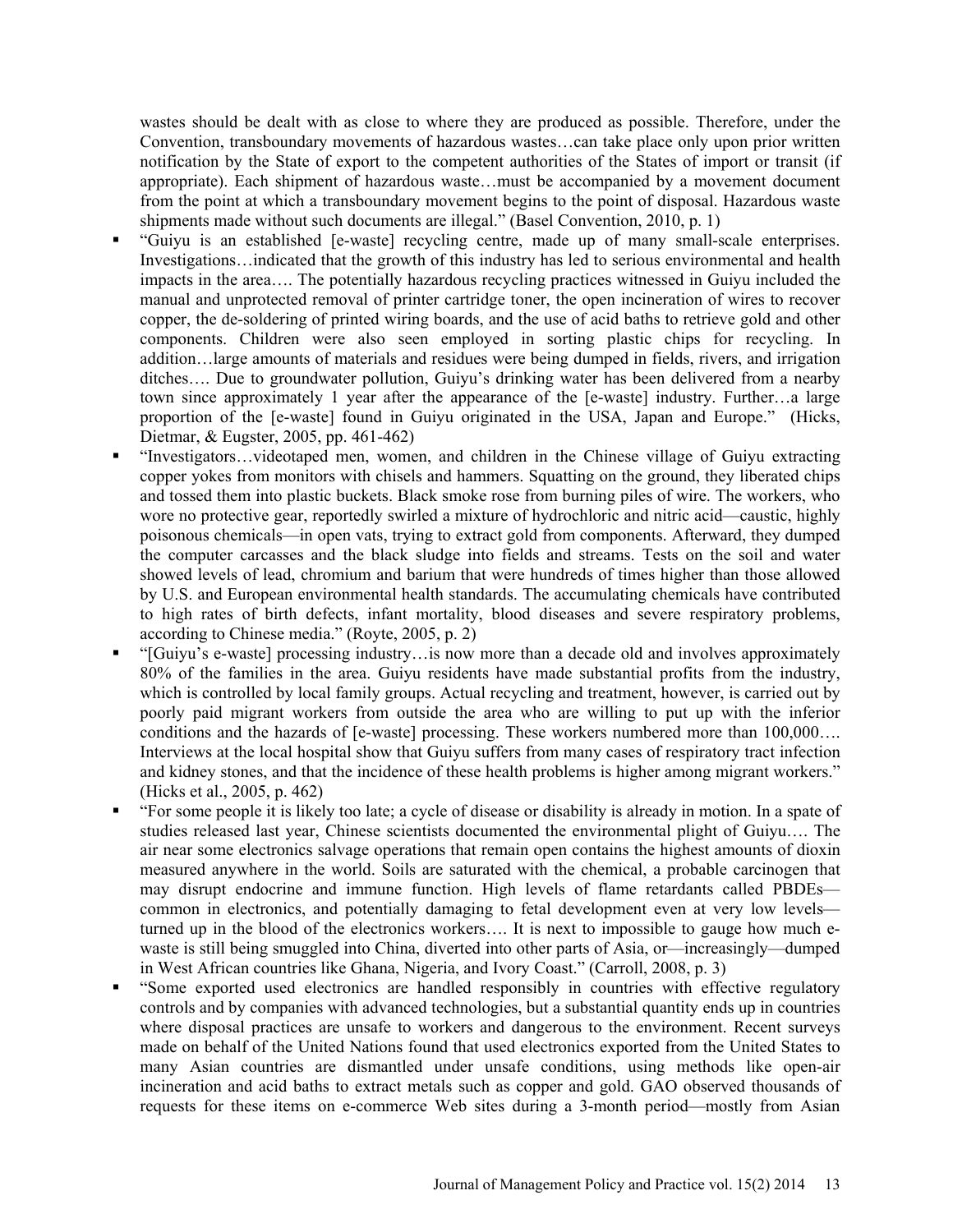countries such as China and India but also from some in Africa." (U.S. Government Accountability Office, 2008, p. 1)

- "Items with cathode ray tubes (CRT) are particularly harmful because they contain 4 pounds of lead, a known toxin. To prevent this practice, since January 2007 EPA began regulating the export of CRTs under its CRT rule, which requires companies to notify EPA before exporting CRTs." (U.S. Government Accountability Office, 2008, p. 1)
- "U.S. hazardous waste regulations have not deterred exports of potentially hazardous used electronics, primarily for the following reasons: *Existing EPA regulations focus only on CRTs…. Companies easily circumvent the CRT rule…. EPA's enforcement is lacking."* (U.S. Government Accountability Office, 2008, p. 1)
- "Computers are not the only electronic hardware hounded by obsolescence. A switchover to digital high-definition television broadcasts is scheduled to be complete by 2009 [*Authors' note:* This is now in effect in the U.S.] rendering inoperable TVs that function perfectly today but receive only an analog signal. As viewers prepare for the switch, about 25 million TVs are taken out of service yearly. In the fashion-conscious mobile market, 98 million U.S. cell phones took their last call in 2005 [*Authors' note:* This was even before the advent of multiple generations of 'smart phones,' which have made hundreds of millions more mobile phones obsolete]. All told, the EPA estimates that in the U.S. that year, between 1.5 and 1.9 million tons of computers, TVs, VCRs, monitors, cell phones, and other equipment were discarded. If all sources of electronic waste are tallied, it could total 50 million tons a year worldwide…." (Carroll, 2008, p. 1) [*Authors' note:* In 2009, discarded TVs, computers, peripherals (including printers, scanners, fax machines), mice, keyboards, and cell phones totaled about 2.37 million short tons, according to the U.S. Environmental Protection Agency, 2011].

From the facts cited above, it should be crystal clear that the story presented by CBS News in the *60 Minutes* broadcast was accurate. Reliable sources indicate that large quantities of e-waste originating in the United States of America and other developed nations are being shipped—in some cases illegally—to places like Guiyu, China, where they are recycled using crude methods that expose workers and the environment to toxic substances.

# **THE ETHICAL QUESTION**

The ethical question we seek to answer in this article is as follows: 'Is it ethical to ship (sometimes illegally) electronic waste from a wealthy developed nation—like the United States of America—to less developed areas of the world—like rural China—where it is recycled and disposed of in a manner that is harmful to workers' health and damaging to the surrounding environment?' In short, should actions like those described in the CBS (2009a, 2009b) story be allowed to occur in today's world?

#### **PROFESSIONAL STANDARDS**

Before examining this question from the perspective of several ethical viewpoints taught in American business schools we here note some of the ethical standards adopted by Information Technology specialists in the codes they have published. How do these standards apply to the *60 Minutes* story? Stamatellos (2006, pp. 125-152) shares ethical codes adopted by several important professional associations in the field of Information Technology, including those of the Association for Computing Machinery, the Institute of Electrical and Electronics Engineers, the Data Processing Management Association, and the Institute for Certification of Computing Professionals. These four important professional associations stand united in their efforts to protect the public from any harm that might result from the type of recycling efforts that appear to be in use in Guiyu. Professionals in these associations would likely be shocked with the harmful methods being used to dispose of electronic waste in the Guiyu recycling operations—and in similar crude recycling operations in other underdeveloped parts of the world: crushing, burning, and washing computer components with acid in a manner that exposes both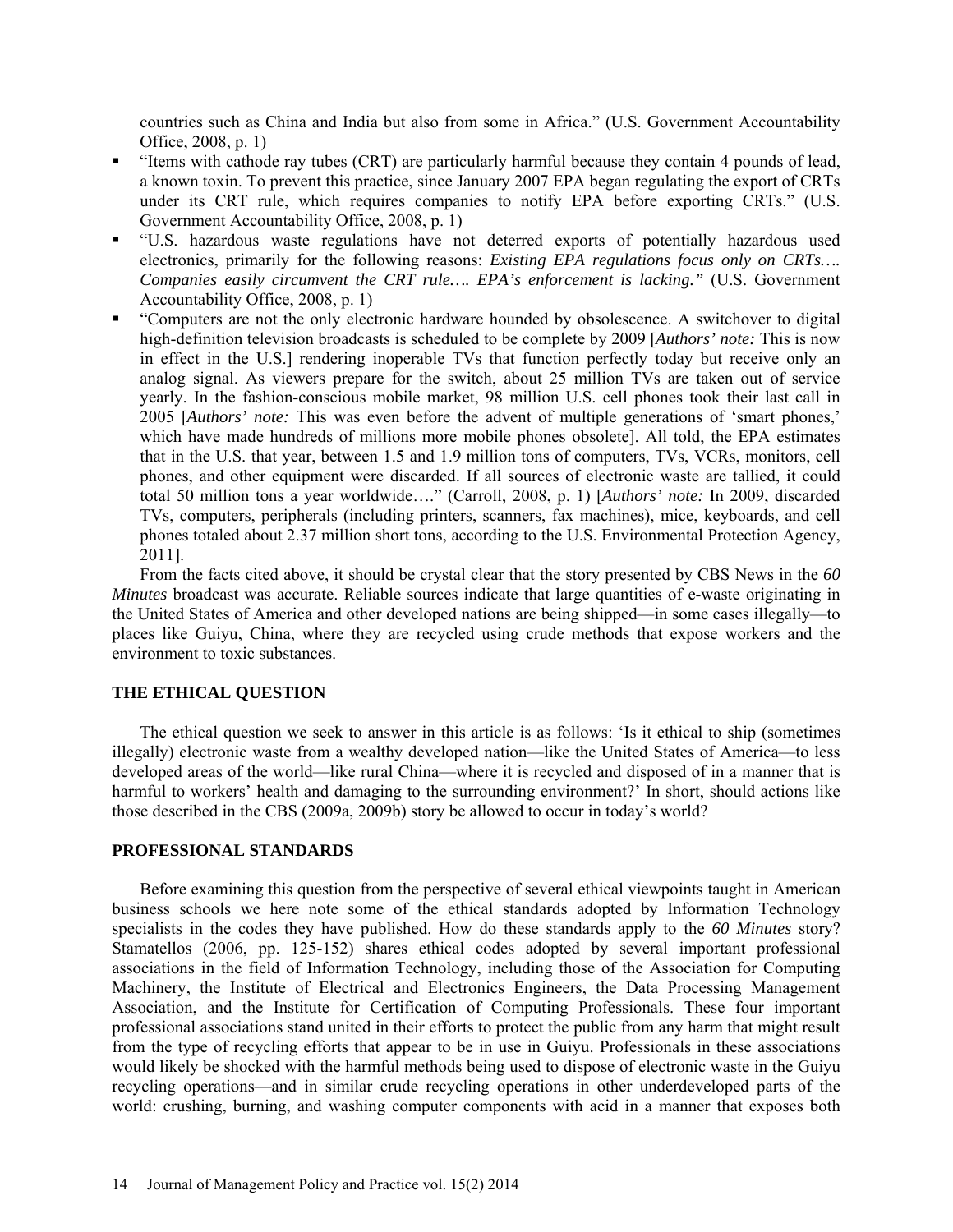workers and their environment to very unsafe conditions. The operations described in the *60 Minutes*  story would likely fail miserably to pass muster if inspected by any members of these professional associations. So should they be allowed to exist in the modern world? That is the question addressed in the section below. How might the philosophical guidance for making ethical decisions typically taught in American business schools help us to make a proper decision in this practical situation?

#### **THE PHILOSOPHICAL ARGUMENTS**

Not every business leader has attended college, of course, and not all who have earned college degrees majored in business. However, those who have earned degrees in business from accredited American universities have received at least an introduction to moral philosophy as it relates to business. Some have taken a course in business and society, business ethics, or classical ethics; almost all have dealt with case studies and other assignments that have ethical implications in their core business classes. In his undergraduate-level chapter on business ethics Schermerhorn (2010, p. 91) presents "four views of ethical behavior that philosophers have discussed over the years—the utilitarian, individualism, moral rights, and justice views." He states further, "depending on which perspective one adopts in a given situation, the resulting behaviors may be considered ethical or unethical" (p. 91). Here are the four views, posed in terms of the critical question one asks to determine whether or not an action is ethical:

- Individualism view—Does a decision or behavior promote one's long-term self-interests?
- Utilitarian view—Does a decision or behavior do the greatest good for the most people?
- Justice view—Does a decision or behavior show fairness and impartiality?
- Moral rights view—Does a decision or behavior maintain the fundamental rights of all human beings? (Schermerhorn, 2010, p. 91)

As Schermerhorn (2010) describes these four views in his text, it is apparent that the *individualism* and *utilitarian* views are among those aspects of "applied ethics" or "normative ethics" that Stamatellos (2006, p. 8) classifies as "consequentialist" (p. 11) in that they focus on the consequential outcomes of the decision or behavior. The *individualism* view is egoistic in nature, since it seeks to maximize long-term benefit to a single individual—the decision maker (Longenecker, McKinney, & Moore, 1988; Shaw & Barry, 2010, p. 59); the *utilitarian* view, on the other hand, seeks to produce "the greatest good for the greatest number" of people (Cavanagh, Moberg, & Velasquez, 1981, p. 365). The *justice* view, as described by Schermerhorn (2010), is a rule-based system in that it "is based on the belief that ethical decisions treat people impartially and fairly, according to legal rules and standards" (p. 92). While this system apparently equates 'ethical' with 'legal,' it does appear to offer a way to challenge the legal standards if they are deemed to be unfair with respect to 'distributive justice,' which Schermerhorn says "involves the degree to which outcomes are allocated fairly among people and without respect to individual characteristics based on ethnicity, race, gender, age or other particularistic criteria" (p. 92). As long as laws are considered distributively just, this system examines the extent to which 'procedural justice' is apparent—"the degree to which policies and rules are fairly administered" (p. 92). Finally, the *moral rights* view appears to be a Kantian or deontological view, since it "is done from a sense of duty…based on good intentions which are rationally recognized by the moral agent independently of the consequences of the action or the preferences of the agent" (Stamatellos, 2006, p. 13).

Each of these four ethical views has strengths and weaknesses, of course. For example, Schermerhorn (2010, p. 93), Shaw and Barry (2010, p. 71), and Stamatellos (2006, p. 13) all point out that the *moral rights* view must be based on non-contextual universalism, and thus is not subject to any form of cultural relativism. According to Schermerhorn, "Critics of such a universal approach claim that it is a form of **ethical imperialism**, an attempt to externally impose one's ethical standards on others" (p. 93, emphasis in the original). 'What human rights are universal,' a critic of this system might ask, 'and who gets to decide?' What is viewed as a basic human right in one culture might *not* be accepted as such in another. Some actions that produce moral outrage in one culture may simply be shrugged off in another. Given that each viewpoint has its inherent strengths and weaknesses, most business ethicists recommend the use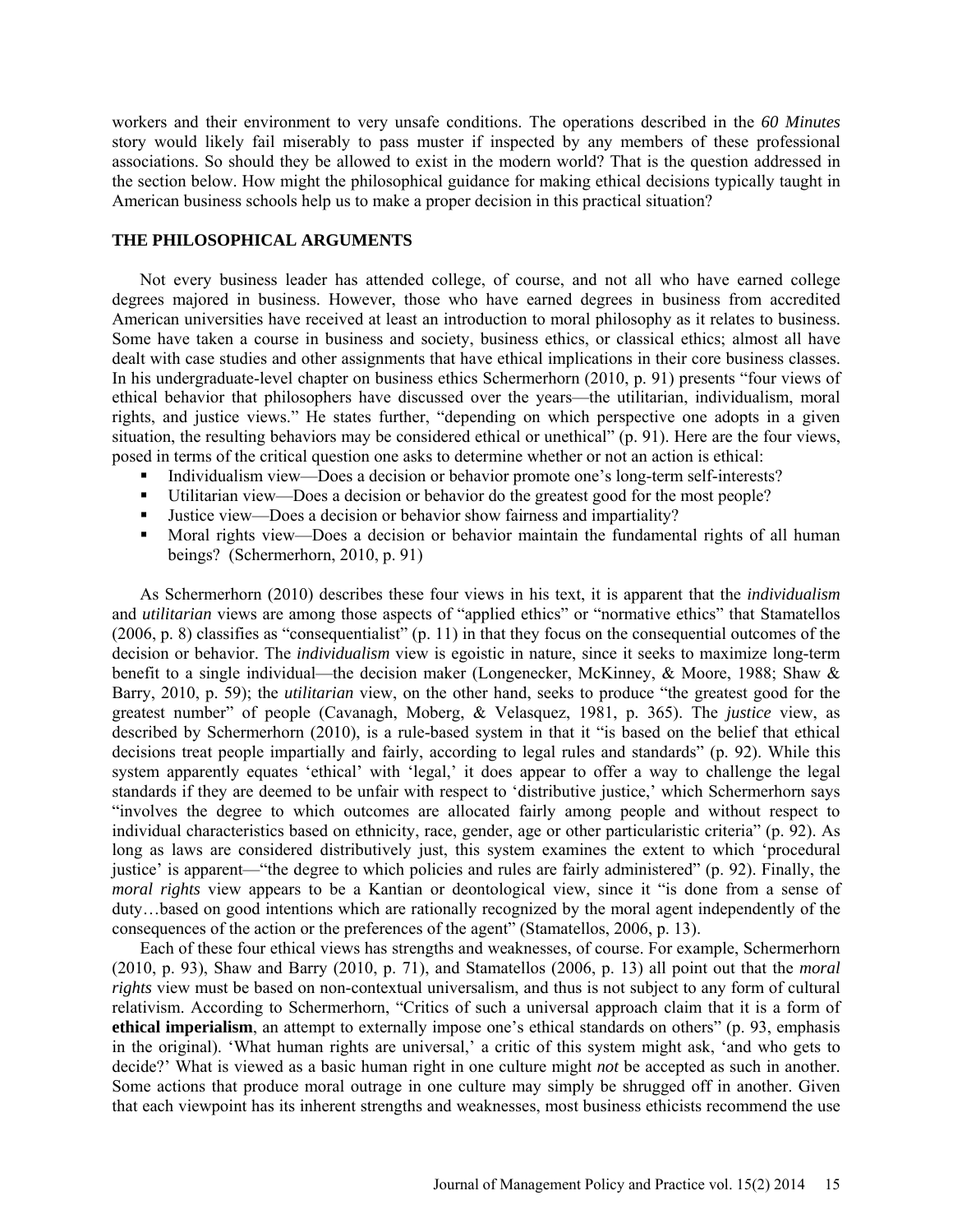of a combination of all of them in a sort of mixed framework (Stanwick & Stanwick, 2009, p. 8) or hierarchical 'decision tree' approach (Cavanagh et al., 1981). Stamatellos (2006) says, "In other words, no theory will automatically make the decision for the moral agent" (p. 16).

How might each of the four ethical viewpoints described by Schermerhorn (2010)—the four to which most American business students are exposed in college—be applied to the specific situation at hand? Let us explore each in turn and see how each relates to the *60 Minutes* story.

## **The Individualism View: Does This Behavior Promote My Long-Term Self-Interests?**

Stanwick and Stanwick (2009) classify this as a teleological viewpoint based on the philosophical writings of Plato, Thomas Hobbes, and Ayn Rand, which support a concept known as 'ethical egoism.' Their comments on this approach are as follows:

Ethical egoism is based on the belief that every individual should act in a way to promote himself or herself if the net result will generate, on balance, positive rather than negative results…. Of course, individuals who abide by the philosophy of ethical egoism may have different interpretations of what would be considered on balance an action that is good for others as well as themselves. Some ethical egoists may argue that based on their own perceptions, all of their actions on balance generate more positive than negative benefits. This level of rationalization may evolve into the justification that pursuing a person's self- interest is necessary to generate a positive outcome for others. (Stanwick & Stanwick, 2009, p. 5)

Longenecker et al. (1988) report that this viewpoint of individualism is favored by many entrepreneurs, and they fear it is becoming more predominant among younger business professionals (Longenecker, McKinney, & Moore, 2001). Apparently the idea is that if each person looks after his or her own interests, this free competition of entrepreneurial actions will result in the best outcome for society as a whole, since the economic marketplace will sort out these actions such that the most beneficial will prevail. We cannot help but note the similarity of this perspective to Adam Smith's concept of unbridled capitalism, in which the 'invisible hand' of the marketplace guides business decisions such that they result in the best economic result for society as a whole (Smith, 1776/2003, p. 572).

From this perspective, it is likely that the business decisions and actions described in the *60 Minutes* story would be considered *ethical.* There can be little argument that the advent of the information age has been enormously beneficial in terms of communication, commerce, and entertainment worldwide, thus computers themselves are not an evil invention, nor should their manufacture be curtailed. The market for newer and faster computer hardware is huge worldwide, thus the manufacture of new equipment—which in turn makes older equipment obsolete—is ever increasing. Obsolete equipment must be disposed of somehow, and American landfills and storage facilities are filling up fast, so what is more logical than sending obsolete equipment overseas? It may be useful to people in developing nations (thus bridging the Digital Divide "between 'the poor in information' and 'the rich in information'" discussed by Stamatellos (2006, pp. 1-2), and it is a more economical means of dealing with the problem than using the very expensive (albeit much safer) computer recycling methods employed within U.S. borders. 'Those who collect and ship CRTs to other nations for recycling are actually doing far more good than harm,' persons adhering to the *individualism* view might argue.

Similarly, the entrepreneurs in Guiyu would rationalize their actions by declaring that they are providing a way to earn a living for poor peasants who would otherwise likely starve. How might they respond to the statement made by the Greenpeace guide quoted in the *60 Minutes* story (CBS, 2009a)? "Desperate people will do desperate things, but we should never put them in that situation…. It's a hell of a choice between poverty and poison. We should never make people make that choice." Their likely response: 'These people have the free will to make a choice, and they have chosen to work in the recycling operation. At least we are providing them with a way to keep themselves and their family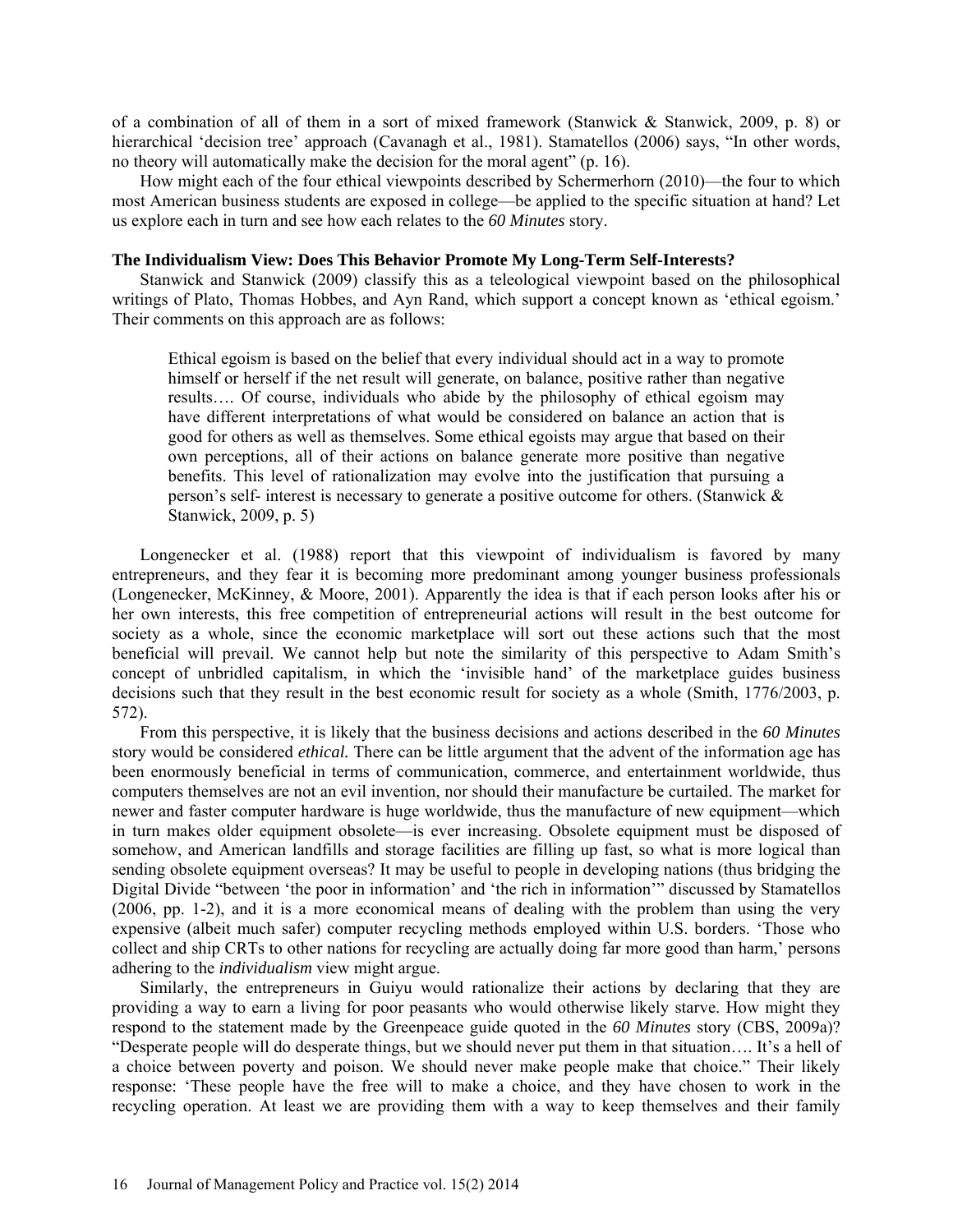members from starving.' If questioned about the morality of their actions, they would likely respond, 'You are practicing ethical imperialism. The moral values of your organization—Greenpeace—do not apply in this cultural milieu.' When asked to consider the *long term* self-interests of their behavior, they would likely reply, 'My family and I will not be among those who starve, and the likelihood of our being harmed by the adverse health and environmental impacts of the recycling methods we use are minimal, since we ourselves do not touch the materials being recycled, nor do we drink the polluted water. We'll take that chance, and it's our choice.'

We cannot accept the rationalizations of this ethical viewpoint, and find ourselves in agreement with Stanwick and Stanwick (2009), who observe:

Those who argue against ethical egoism state that part of the connection of the actions that motivate an individual also require certain obligations of an individual. Moreover, human motivation is primarily based on purely selfish factors, meaning that there should also be non-selfish factors that motivate individuals and make them unique human beings. (Stanwick & Stanwick, 2009, p. 5)

As behavioral scientists and business professors, we are all too aware of the capacity of human beings to rationalize any behavior as 'best for myself and others,' even when that behavior may have a devastating impact on others (and sometimes on oneself). Furthermore, human beings typically lack the capacity to take a long-term viewpoint, to consider rationally all the possible effects of their actions, or to defer immediate gratification for long-term gain. History has proven time and again that unbridled egoism has harmed the lives of millions. That is why there must be moral controls on business actions, imposed either voluntarily or by law (Sauser, 2008b).

The *individualism* view would not, in our opinion, provide proper moral guidance to the decision makers in this *60 Minutes* story. Instead, it would likely lead to a continuation—or even an increase—in the use of the unsafe recycling methods described in the *60 Minutes* story. (The only exception we see to this statement is if the decision makers find that the penalties for breaking the law are so high that they outweigh personal gain through profit. Under the present circumstances, it is unlikely this will happen any time soon. Besides, that would bring the *justice* view into the mix.) Thus we reject the *individualism* view as the appropriate philosophical guide for decision-making in situations like this *60 Minutes* story.

## **The Utilitarian View—Does This Behavior Do the Greatest Good for the Most People?**

Stanwick and Stanwick (2009) trace this view to Jeremy Bentham and John Stuart Mill, and comment, "Utilitarianism is based on the principle of utility where each person's actions add to the overall utility of the community impacted by those actions. As a result, utilitarians will focus on the net result of their actions…." (p. 5). If the net impact of a business decision or action is *good* (no matter the original intent of those taking the action), then the decision or action is *ethical*, according to this viewpoint. If the net impact is *bad*, then it is *unethical*. Stanwick and Stanwick (2009) quickly pounce on the major shortcoming of this view:

Those who oppose the utilitarian viewpoint state that it would be difficult to ever properly evaluate the effectiveness of utilitarianism because it is practically impossible to determine what would do the greatest good for the greatest number. They also argue that there will be some inherent contradictions with this theory. By stating that the actions support the greatest good for the greatest number, it begs the question whether the minority that does not receive the greatest good would be treated unfairly. (Stanwick  $\&$ Stanwick, 2009, p. 5)

Furthermore, one must ask about this view of ethicality: Who *decides* what is good? Who is in the omniscient position to calculate what is the *greatest* good? How many people may be harmed, and to what extent, in order to bring about what is judged *good* for the others? Is there some mathematical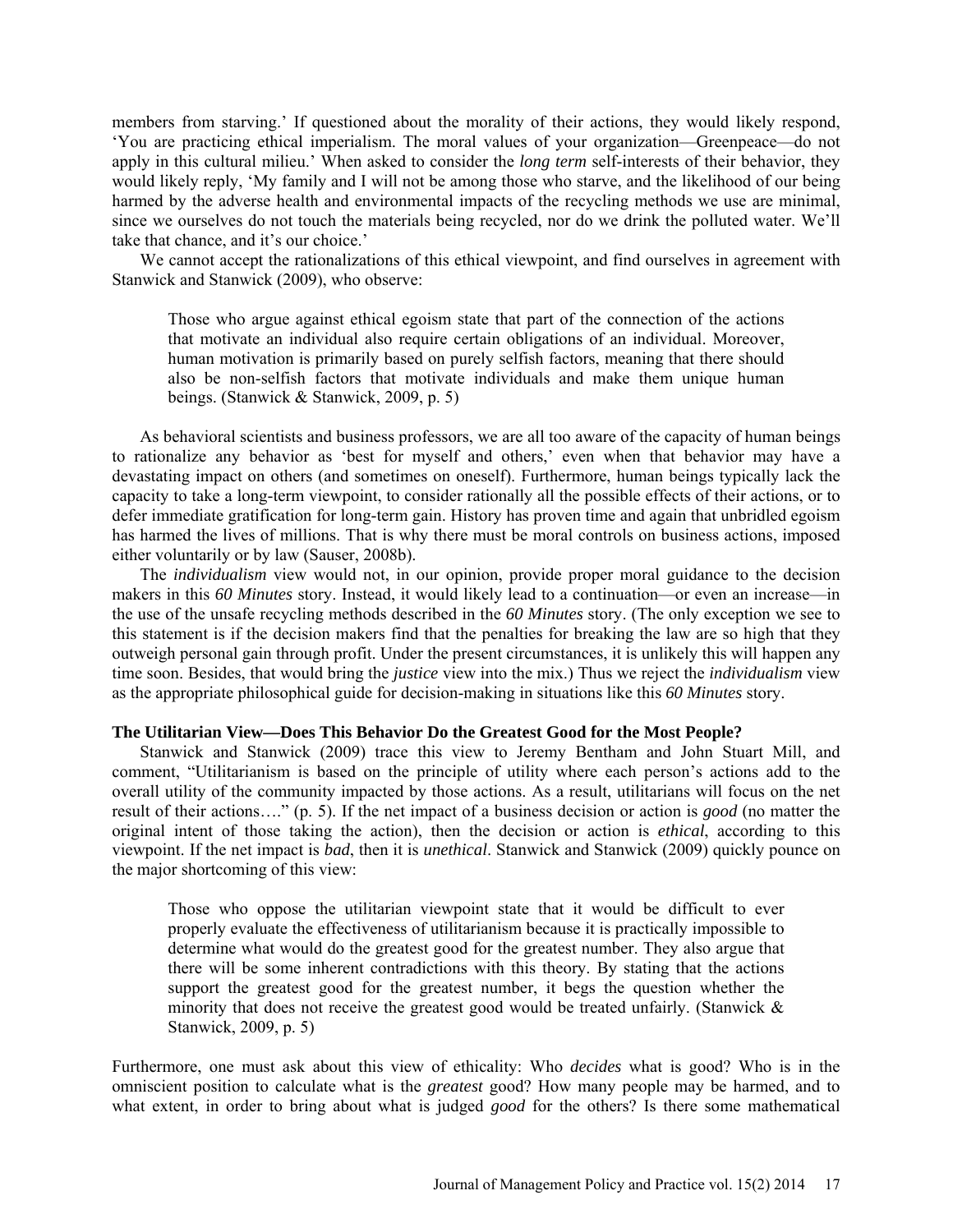formula to help us with this decision? (Advocates of cost-benefit analysis would say there is, if we can quantify 'good' and determine with a high degree of confidence its probability of occurrence.)

From this view of ethicality, the actions and decisions in the *60 Minutes* story would likely be classified as *ethical* for many of the same reasons (rationalizations!) summarized above. There is no question that the growth of the computer industry has brought about much good across the world, and—if the worth of this good to humankind could somehow be calculated—it would likely overwhelm the cost of the harm that is being done to the workers in Guiyu and their counterparts in other developing nations. What is the net worth of potential harm to 100,000 Chinese peasants in contrast to the tremendous value to humankind resulting from the growth of the computer industry? In the absence of moral outrage, this cold and calculating approach to making business decisions would leave just about everyone in the *60 Minutes* story *helpless* to halt the crude and dangerous recycling practices taking place in Guiyu. The 'invisible hand' of the market would not stop it, and neither would those who are profiting enormously from it. (If it were not profitable, this enterprise would have dried up long ago.)

Just as we rejected the *individualism* view as a proper guide to decision-making in this circumstance, so also must we reject the *utilitarian* view as a personal guide for making an ethical decision here. While the value of the computer industry for the common good of humanity worldwide may overwhelm the cost of the harm being done to 100,000 or so Chinese, Indian, and African peasants in places like Guiyu and other poverty-stricken parts of the world, we cannot in good conscience condone these unsafe practices.

## **The Justice View—Does This Behavior Show Fairness and Impartiality?**

Here at last we seem to be getting somewhere. Stanwick and Stanwick (2009) classify this as a deontological approach based on the social contract theories of John Locke and Jean-Jacques Rousseau. They note:

Contractarianism holds the view that membership in society comes with certain duties and responsibilities. As a result, individuals agree to the norms of society by establishing a social contract with the other members of the society. The underlying principle of contractarianism is to have [guiding] principles that are fair to everyone. As a result, if the principles are fair, everyone in society should agree to abide by the principles. (Stanwick & Stanwick, 2009, p. 7)

In practice, of course, it is virtually impossible to determine guiding principles and establish social contracts with which *everyone* will agree, so the *justice* view often manifests itself in practice as a system of laws, rules, and regulations drawn up to reflect the prevailing norms of society, with sanctioned punishments imposed on those miscreants in society who do not abide by the prevailing norms.

Putting aside for a moment the important question of *who makes and enforces the rules*, let us consider the three aspects of justice outlined by Schermerhorn (2010) in his exposition of the justice view. He states:

**Procedural justice** involves the degree to which policies and rules are fairly administered…. **Distributive justice** involves the degree to which outcomes are allocated fairly among people and without respect to individual characteristics based on ethnicity, race, gender, age, or other particularistic criteria…. **Interactional justice** involves the degree to which people treat one another with dignity and respect. (Schermerhorn, 2010, p. 92, emphasis in the original)

Let us consider how each of these three aspects of justice might apply as a guide for ethical behavior in this case. The concept of *procedural justice* suggests that, once a law has been adopted, it should be applied and enforced fairly in every instance. If deceiving customers about how their computers would be recycled (as the recycling company allegedly did to the people of Denver in the *60 Minutes* story) is illegal fraud, then the company should be punished. If the CRTs being shipped to China, India, and Africa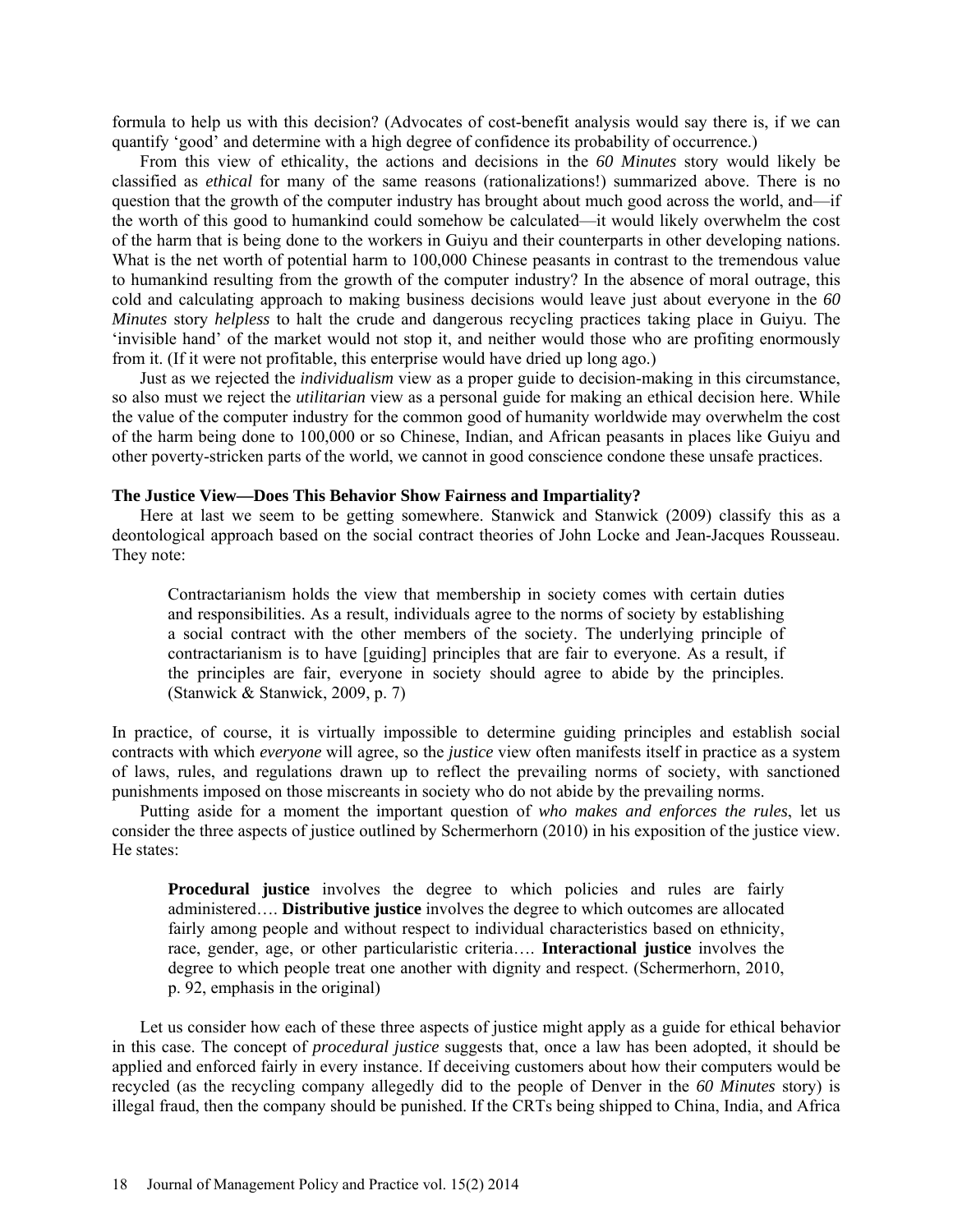are being done so in violation of U.S. Environmental Protection Agency rules (as the U.S. Government Accountability Office, 2008, claims), then those who are doing so are breaking the law and must be punished—*if* they are caught! If China truly has laws forbidding the unsafe recycling of computers and other e-waste (as is claimed by Hicks et al., 2005), then they should be enforced in Guiyu (and elsewhere in China)—*if* the government actually can enforce them!

From the perspective of *procedural* justice, then, it appears that many of the actions occurring in the *60 Minutes* story clearly are *unethical.* Consideration of *distributive* justice and *interactional* justice concepts leads to the same conclusion: Clearly the *outcomes* of the actions in the *60 Minutes* story are not being distributed fairly—the wealthier nations and people are deriving the benefits, while those in poverty are bearing the burdens of environmental and personal harm. Likewise, it can hardly be claimed that the Chinese peasants who work in the Guiyu recycling operations are being treated with *dignity and respect* when they are not being provided safe working conditions, protective clothing, or even information about the damage to their health (and that of their unborn children) that is likely to result from exposure to toxic materials while they do this work.

From a *justice* view, then, it appears that the behavior described in the *60 Minutes* story would be considered *unethical.* Let us not be too quick to endorse this view uncritically, however; it may not be the ultimate guide to making moral decisions that it seems. Above we set aside momentarily the important question of *who makes and enforces the rules*, but now we must take it up again. The Basel Convention, for example, appears to be a clear rule prohibiting the unregulated transport of e-waste across national boundaries; after all, 164 nations signed the international treaty. However, as noted previously, the United States of America—the leading exporter of e-waste—is one of three nations (the others being Afghanistan and Haiti) that has not *ratified* the Basel Convention, thus it is not binding on U.S. exporters. While the U.S. Environmental Protection Agency did begin regulating the export of CRTs (but not other e-waste) in 2007, the U.S. Government Accountability Office (2008) claims that the EPA's enforcement of these regulations is spotty at best. Thus, while the *justice* view appears to be a solid foundation for determining that the practices occurring in the *60 Minutes* story are *unethical*, it may not always be an effective means of *stopping* those behaviors in practice. Also, if China, India, and other net importers of e-waste have weak environmental protection and worker safety laws—or if they do not enforce them stringently crude recycling methods like those described in the *60 Minutes* story will likely continue unabated.

# **The Moral Rights View—Does This Behavior Maintain the Fundamental Rights of All Human Beings?**

This is another deontological framework; according to Cavanagh et al. (1981) it stems from the social contract theory of John Locke and (especially) the moral philosophy of Immanuel Kant. Stanwick and Stanwick (2009) point out that Kant's concept of moral duty goes beyond mere legalism to include the idea of free will:

Kant argued that the free will to make decisions that were considered rational needed to be converted into a universal will…. The linkage Kant made was to consider his principle pertaining to free will based on the philosophy that an individual should act in a way in which one would expect everyone to act if it were a universal will and to treat other individuals as the end, not the means to an end. (Stanwick  $\&$  Stanwick, 2009, p. 7)

Stamatellos (2006) continues this line of thinking:

A rational agent has to rely on the objective moral principles of a universal moral law and not on subjective moral principles of personal preferences. Kant states that an ethical system, in order to be effective, has to be universally true and valid for all rational agents. Thus, the 'moral law' has to be based on *a priori* and *unchanging* moral principles independent of arbitrary personal beliefs, relative cultural customs and unpredictable circumstances. (Stamatellos, 2006, p. 13)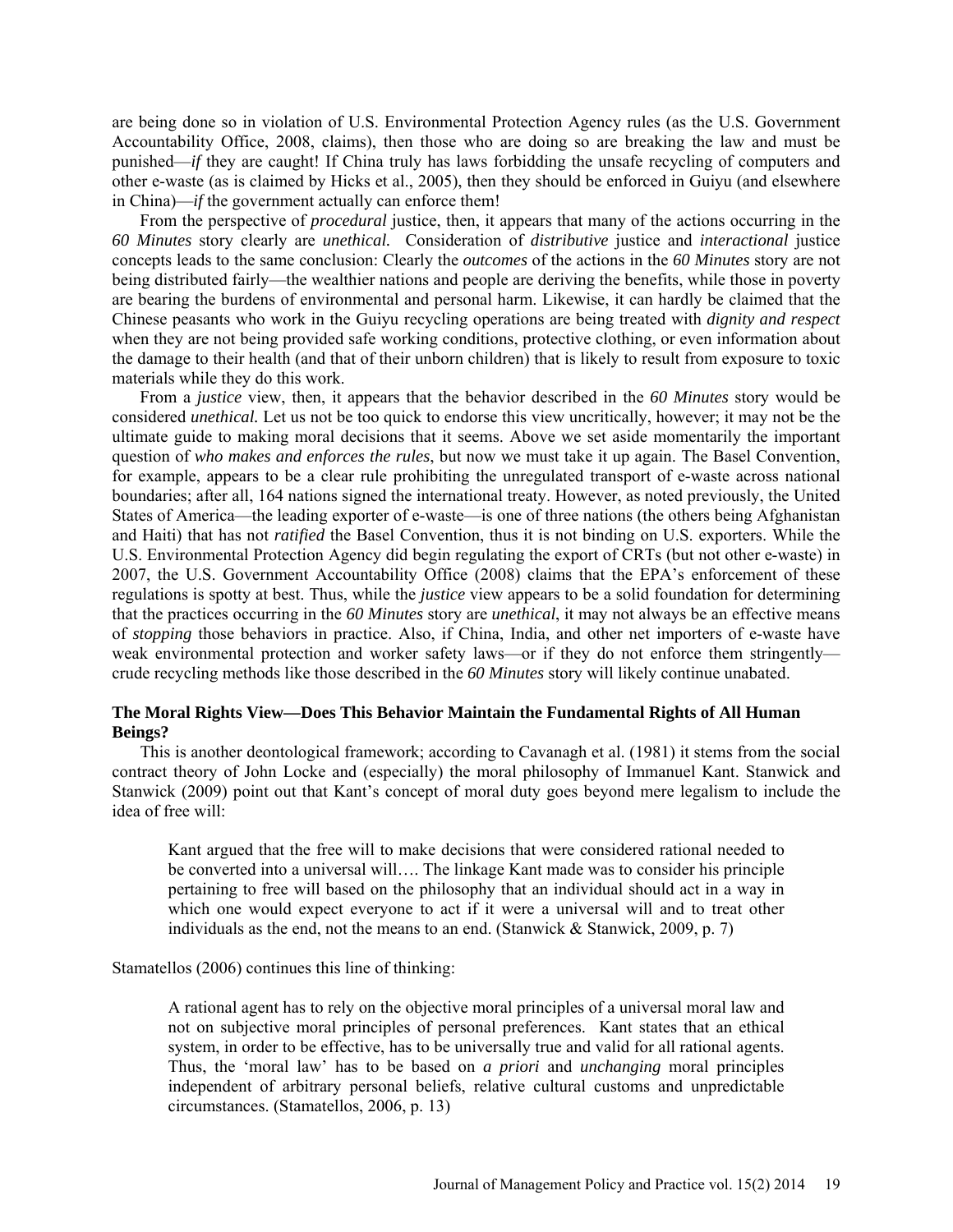This is certainly an appealing approach, but we must point out that the moral rights view has its own particular shortcomings. The most glaring of these is the fact that there is no universally accepted statement of human rights! Each of us may have his/her own set of beliefs about universal human rights, but how can any one of us impose his/her own beliefs on others without being accused of 'ethical imperialism?' For example, if we rely on the Golden Rule ('Do unto others as you would have them do unto you.') as a universal principle and seek to apply it to the situation in the *60 Minutes* story, we could be accused of seeking to apply Christian ethics in a non-Christian cultural context, such as the People's Republic of China—and be labeled an ethical imperialist! This would likely be the case even though the Golden Rule, or a close variant of it, appears in the religious scriptures of "all the great religions of the world" including Hinduism, Judaism, Christianity, Buddhism, Confucianism, and Islam (Shaw & Barry, 2010, p. 12).

Perhaps the closest document we have to a universally accepted statement of human rights is the Universal Declaration of Human Rights (UDHR) adopted by the United Nations General Assembly on December 10, 1948 (Bailey, 2010). Of utmost importance to the situation presented in the *60 Minutes*  story, Article 23, item 1, of the Universal Declaration of Human Rights reads as follows: "Everyone has the right to work, to free choice of employment, **to just and favourable conditions of work** and to protection against unemployment" (United Nations General Assembly 1948, emphasis added). This Article, in combination with Articles 1 and 2—which assert universal rights to human dignity "without distinction of any kind, such as race, colour, sex, language, religion, political or other opinion, national or social origin, property, birth or other status"—appears to add the weight of universal moral rights to the aspects of justice discussed in the section above. When taken alongside the language of the four Information Technology ethical statements cited above, it appears that the *moral rights* view provides ample guidance upon which to base a decision that the practices described in the *60 Minutes* story are *unethical* and should be discontinued.

#### **THE AUTHORS' STANCE**

It should come as no surprise that the authors of this article are morally outraged by the behavior described in the *60 Minutes* story. From the joint perspectives of the *justice* and the *moral rights* views, we believe the actions of the key parties in the story to be clearly *unethical*. If it can be proven that the recycling company did indeed knowingly ship the container of CRTs to Hong Kong—whether legally or illegally—then fraudulent and deceptive business practices are in evidence, since the citizens of Denver were told that the computers they turned in for recycling would be processed in the United States; they were not told that *any* components—including CRTs—would be sent abroad. If the container of CRTs was shipped without a permit from the U.S. Environmental Protection Agency (as does appear to be the case), then this recycling company (along with any other companies caught in the U.S. Government Accountability Office's investigation that shipped CRTs without permits) have broken U.S. law, and this also is unethical. Without question we believe the recycling operators in Guiyu have behaved unethically by exposing workers to unsafe working conditions and by harming the environment, and thus risking the health and safety of untold numbers of Chinese citizens. This is clearly counter to the concept of *sustainability*, since the practices occurring in Guiyu are very harmful to persons and the environment, and have already caused much damage (Hicks et al., 2005).

Are the governments of the United States of America and the People's Republic of China also complicit in unethical behavior? If the U.S. Environmental Protection Agency is not enforcing its own CRT exporting rule, and if the PRC is not inspecting incoming cargo properly, then yes, they are indeed. Furthermore, if China does truly have laws to protect workers involved in computer recycling but is not enforcing them, then the same charge applies—the PRC is complicit in unethical behavior. It is not enough to promulgate laws, regulations, and rules to protect the weaker members of society—these standards must also be *enforced* if justice is to prevail!

Are there not also millions of people around the world who are in some sense to blame for the tragedy taking place in Guiyu and similar sites in developing nations of Asia and Africa? Do not all *users* of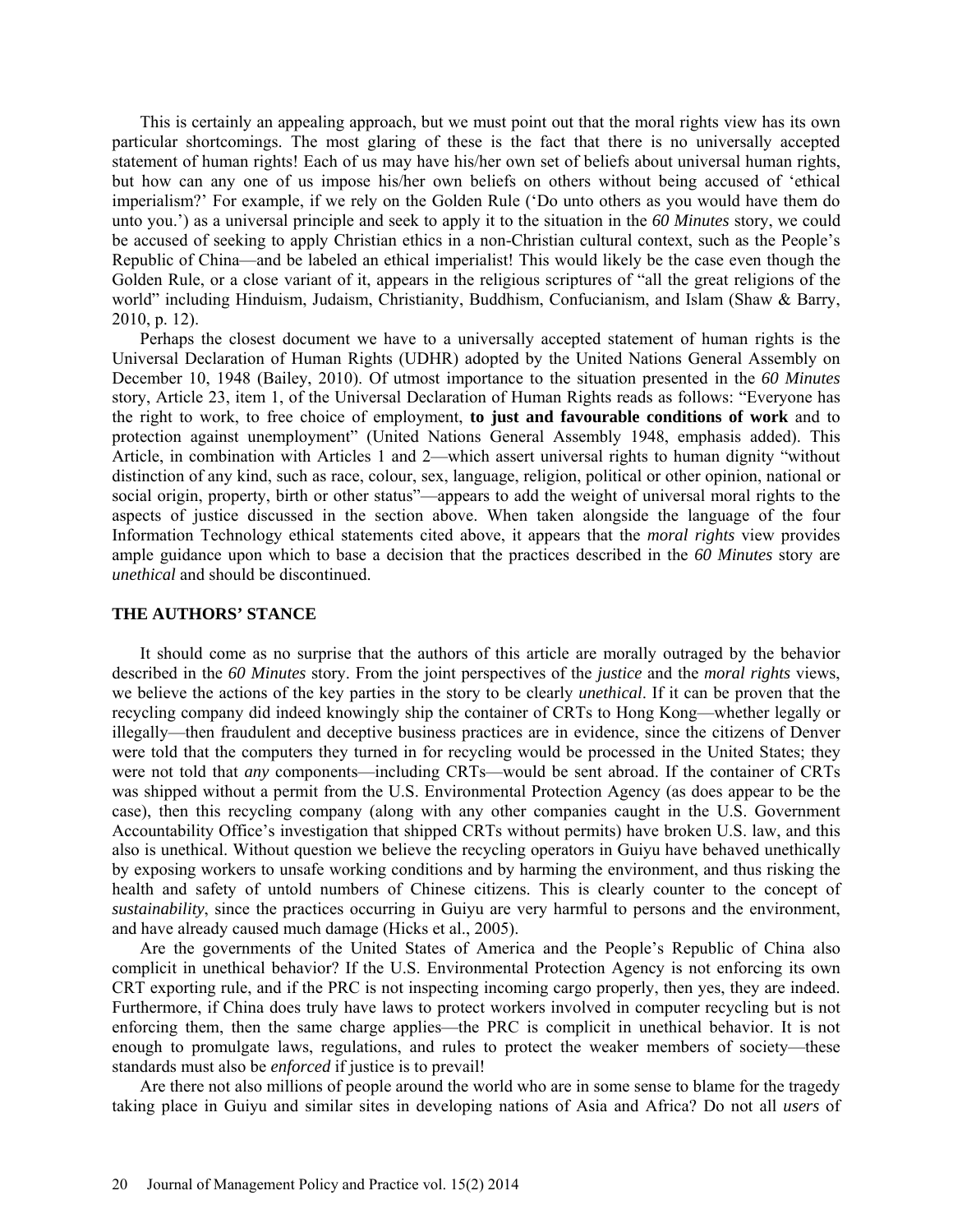computers also bear some guilt for allowing practices like those described in the *60 Minutes* story to continue? From a moral rights perspective, we believe all computer users must become aware of the problems surrounding e-waste disposal, and become involved in finding and implementing solutions to resolve them. We—the citizens of wealthy, developed nations—are certainly enjoying the benefits of computers in the information age; should we not also be bearing our fair share of the burdens of e-waste disposal?

We return now to the specific ethical issue we are seeking to address in this article: 'Is it ethical to ship (sometimes illegally) electronic waste from a wealthy developed nation—like the United States of America—to less developed areas of the world—like rural China—where it is recycled and disposed of in a manner that is harmful to workers' health and damaging to the surrounding environment?' In short, should actions like those described in the *60 Minutes* story above be allowed to occur in today's world? Our answer is: No!

#### **POTENTIAL SOLUTIONS**

It is beyond the scope of this article to provide a detailed plan for resolving all the ethical problems raised in the *60 Minutes* story, but we would be remiss if we did not at least cite some of the solutions proposed by others. Perhaps the most comprehensive research study on this topic was conducted by Widmer et al. (2005) and published in the *Environmental Impact Assessment Review.* Widmer and colleagues examined practices in use worldwide and produced a list of possible approaches for dealing responsibly with electronic waste. Their list of approaches and examples includes product take-back programs, regulatory approaches, voluntary industry practices, and economic instruments (Widmer et al., 2005, p. 447). By choosing among these approaches—and combining them optimally in a manner tailored to meet specific needs—governments, industry partners, and consumers can build a system to reduce electronic waste, recycle it when possible, and dispose of it safely. Other excellent possible solutions have been provided by the U. S. Environmental Protection Agency (2000, 2011). Our point here is that there has been a great deal of thought put into this problem already and possible solutions are at hand—if there is enough moral will among governments, producers, recyclers, and the populace to put an effective system into operation. Consider the impact groups of consumers, in partnership with industry leaders, can have if they consciously choose how their unwanted electronic equipment is to be dealt with and demand that action.

Industry self-regulation has been defined as a regulatory process whereby an industry-level, as opposed to government- or firm-level, organization sets and enforces rules and standards relating to the conduct of firms in the industry (Gupta & Lad, 1983). Self-regulation can be effected through initiatives such as codes of conduct, reporting activities, and certification schemes (Albareda, 2008; Adobor & McMullen, 2013). Unlike industry self-regulation by firms in a specific country, global self-regulatory regimes are transnational and involve firms from different countries agreeing to a global code of conduct in all the markets in which they do business (Adobor & McMullen, 2013).

Might a concerted effort among responsible consumers and industry partners across the world lead to a possible solution? Adobor and McMullen (2013) have demonstrated the effectiveness of global voluntary industrial self-regulation and certification schemes with respect to curbing the distribution of 'conflict diamonds.' They argue that global self-regulation is preferable to imposed governmental regulation, and suggest (with due caution, of course) that self-regulation be considered in cases where powerful industrial partners—in combination with morally outraged consumers—can take global action to solve global ethical issues. This, in turn, establishes a critical role for members of the executive suite of responsible organizations (Sims, 2005; Sauser, 2008a). What must these business executives do to address ethical issues related to e-waste? We turn to that critical question in the concluding section of this article.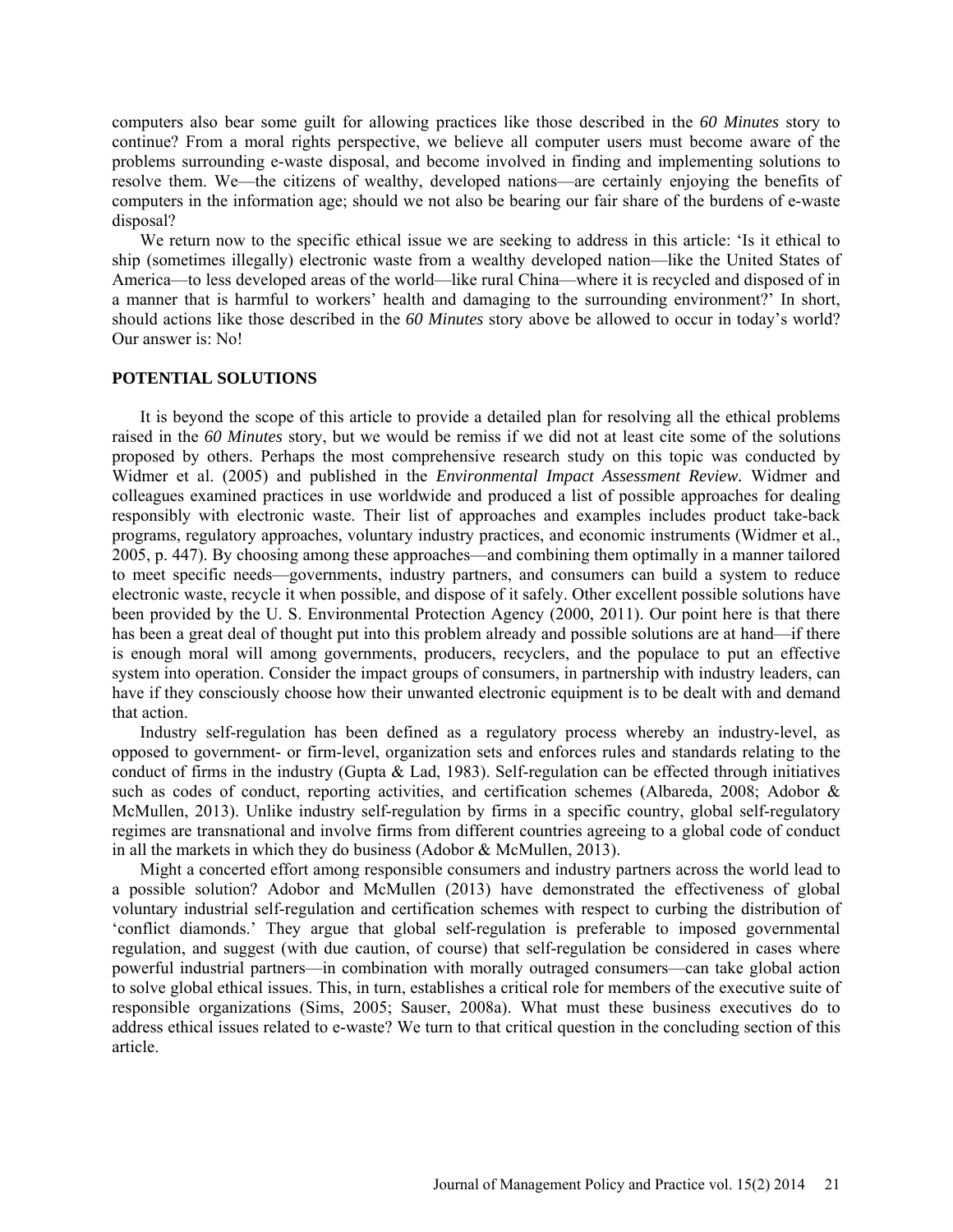#### **THE ROLE OF THE EXECUTIVE SUITE WITH RESPECT TO E-WASTE**

As e-waste continues to grow, organizations and those in the executive suite will increasingly encounter problems of ethics and conduct with respect to e-waste. How can these problems be addressed when no country has jurisdiction? In many cases, like those of other global industries (for example, the diamond industry noted above), executives in the electronics industry must first commit to forming selfregulating efforts and adopt operational e-waste guidelines, codes of conduct, reporting, and perhaps other collective governance or global mechanisms. In our view, those in the executive suite should at a minimum band together to encourage the United States to ratify the Basel Convention on the Control of Transboundary Movements of Hazardous Wastes and their Disposal.

The normative literature on collective action (Olson, 1965; Ostrom, 1990) shows that self-organized attempts at collective action are not easy, yet they may provide the most effective solutions to global ethical issues like the disposal of e-waste. Collective action efforts like the Basel Convention on the Control of Transboundary Movements of Hazardous Wastes and their Disposal, the Kimberley Process, and the Equator Principles (see Adobor & McMullen, 2013), offer best practices and guidelines which in our view are generalizable and helpful to those executives who are interested in addressing the ever growing e-waste crisis. We believe that crisis can best be addressed by those in the executive suite by taking the courageous actions offered below:

- 1. Assure commitment from top management for an organizational culture of ethicality related to ewaste management throughout its lifecycle (i.e. electronics manufacturing, organizational use, reuse/recycling and disposal);
- 2. Construct a written code of standards for behavior related to e-waste management;
- 3. Communicate the standards of conduct related to e-waste management effectively throughout the organization (and the industry);
- 4. Conduct ongoing training and education programs with respect to business ethics, sustainability, and corporate responsibility as they relate to e-waste;
- 5. Designate a compliance officer with clear responsibility for enforcing the e-waste standards to include ensuring that the organization regularly conducts an e-waste management audit;
- 6. Establish a process for reporting violations of the standards of conduct;
- 7. Maintain confidentiality and 'whistle blower' protection;
- 8. Actively investigate all reported violations regarding disposal of e-waste—in short, aggressively track the e-waste once it moves beyond the organization;
- 9. Ensure effective enforcement, compliance, and e-waste oversight programs;
- 10. Ensure due diligence and active investigation by the organization's board of directors (and industry leaders) related to e-waste management;
- 11. Monitor and audit electronic waste transactions; and
- 12. Attend carefully to the law and make certain that all e-waste actions, policies, and procedures are conducted lawfully and according to accepted industry and global standards.

As we see it, a major role of the executive suite is to integrate these ethical e-waste *best practices* into the very fiber of the organization such that employees at all levels naturally support them and live by them. This means that ethicality must be a core component of the organization's culture of character (Sauser, 2008a), and ethical disposal of e-waste must become a core value of the organization.

With respect to the case at hand, we encourage the United States of America to ratify the Basel Convention on the Control of Transboundary Movements of Hazardous Wastes and their Disposal. If this is beyond the political will of the nation, we recommend at a minimum enforcing effectively the CRT rule that the EPA already has in effect. The People's Republic of China (and other nations where recycling operations are located) should *at a minimum* implement safety standards for recycling workers, provide them with protective clothing and gear and inform them of the hazards of their work. Environmental standards also must be put in place and enforced such that recycling methods like those in use in Guiyu will not continue to foul the environment.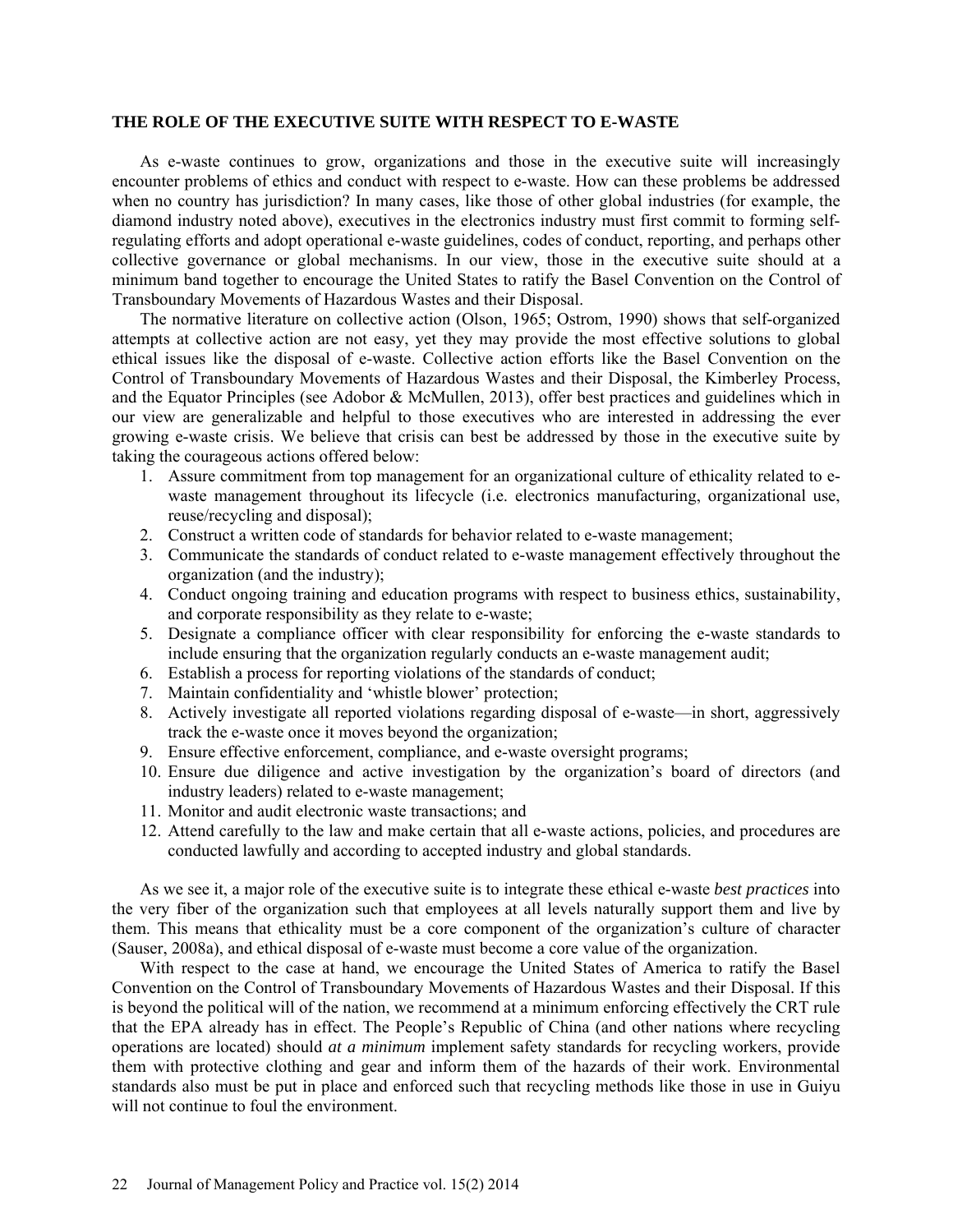Note that we are not interested in depriving the Chinese peasants of work; we are suggesting instead that their dignity be restored and their working conditions be made safe, as the Universal Declaration of Human Rights specifies. Perhaps the c-suite executives of the computer industry and other electronics manufacturers who are profiting so greatly from the introduction of new hardware—and the consumers and organizations that are enjoying enhanced productivity and quality of life from ever more powerful computer equipment—will help finance the environmental clean-up of sites like Guiyu and provide the resources to improve the plight of the persons who work there. After all, that is the way we would like to be treated, and in our view it is the ethical and moral thing for executives who occupy the c-suite to do.

## **REFERENCES**

- Adobor, H., & McMullen, R.S. (2013). Global governance: The case of global nongovernance regimes. *SAM Advanced Management Journal, 78*(1), 11-25.
- Albareda, L. (2008). Corporate responsibility, governance and accountability. *Corporate Governance, 8*(4), 430-439.
- Bailey, P. (2010). The creation of the Universal Declaration of Human Rights. Downloaded on 4 November 2010 from [http://www.universalrights.net/main/creation.htm.](http://www.universalrights.net/main/creation.htm)
- Basel Convention on the Control of Transboundary Movements of Hazardous Wastes and their Disposal (2010). Origins of the Basel Convention. Downloaded on 11 November 2010 from [www.basel.int/convention/basics.html.](http://www.basel.int/convention/basics.html)
- Carroll, C. (2008). High-tech trash. *National Geographic Magazine*, January. Electronic version downloaded on 16 November 2010 from [http://ngm.nationalgeographic.com/print/2008/01/high](http://ngm.nationalgeographic.com/print/2008/01/high-tech-trash/carroll-text)[tech-trash/carroll-text.](http://ngm.nationalgeographic.com/print/2008/01/high-tech-trash/carroll-text)
- Cavanagh, G.F., Moberg, D.J., & Velasquez, M. (1981). The ethics of organizational politics. *Academy of Management Review, 6*(3), 363-374.
- CBS (2009a). Following the trail of toxic e-waste. 27 August. Downloaded on 11 November 2010 from [http://www.cbsnews.com/video/watch/?id4586903n.](http://www.cbsnews.com/video/watch/?id4586903n)
- CBS (2009b). The wasteland. *60 Minutes*, 30 August. (Television program) Downloaded on 11 November 2010 from [http://www.cbsnews.com/video/watch/?id4586903n.](http://www.cbsnews.com/video/watch/?id4586903n)
- Gupta, A.K., & Lad, L.J. (1983). Industry self-regulation: An economic, organizational, and political analysis. *Academy of Management Review, 8*(3), 416–425.
- Hicks, C., Dietmar, M., & Eugster, M. (2005). The recycling and disposal of electrical and electronic waste in China—Legislative and market responses. *Environmental Impact Assessment Review, 25*, 459-471.
- Hilty, L.M. (2005). Electronic waste—an emerging risk? (Editorial). *Environmental Impact Assessment Review, 25*(5), 431-435.
- Longenecker, J.G., McKinney, J.A., & Moore, C.W. (1988). Egoism and independence: Entrepreneurial ethics. *Organizational Dynamics, 16*(3), 64-72.
- Longenecker, J.G., McKinney, J.A., & Moore, C.W. (2001). The generation gap in business ethics. *Business Horizons, 32*(5), 9-14.
- Olson, M. (1965). *The logic of collective action*. Cambridge, MA: Harvard University Press.
- Ostrom, E. (1990). *Governing the commons: The evolution of collective action*. Cambridge, UK: Cambridge University Press.
- Royte, E. (2005, August). E-Gad! *Smithsonian*. Electronic version downloaded on 16 November 2010 from [http://www.printthis.clickability.com/pt/cpt?action=cpt&title=E-Gad%21+%7C+A](http://www.printthis.clickability.com/pt/cpt?action=cpt&title=E-Gad%21+%7C+)rts+% (Smithsonian.com).
- Sauser, W.I., Jr. (2008a). Crafting a culture of character: The role of the executive suite. In S. Quatro & R.R. Sims (Eds.), *Executive ethics: Ethical dilemmas and challenges for the c-suite* (pp. 1-17). Charlotte, NC: Information Age Publishing.
- Sauser, W.I., Jr. (2008b). Regulating ethics in business: Review and recommendations. *SAM Management in Practice, 12*(4), 1-7.